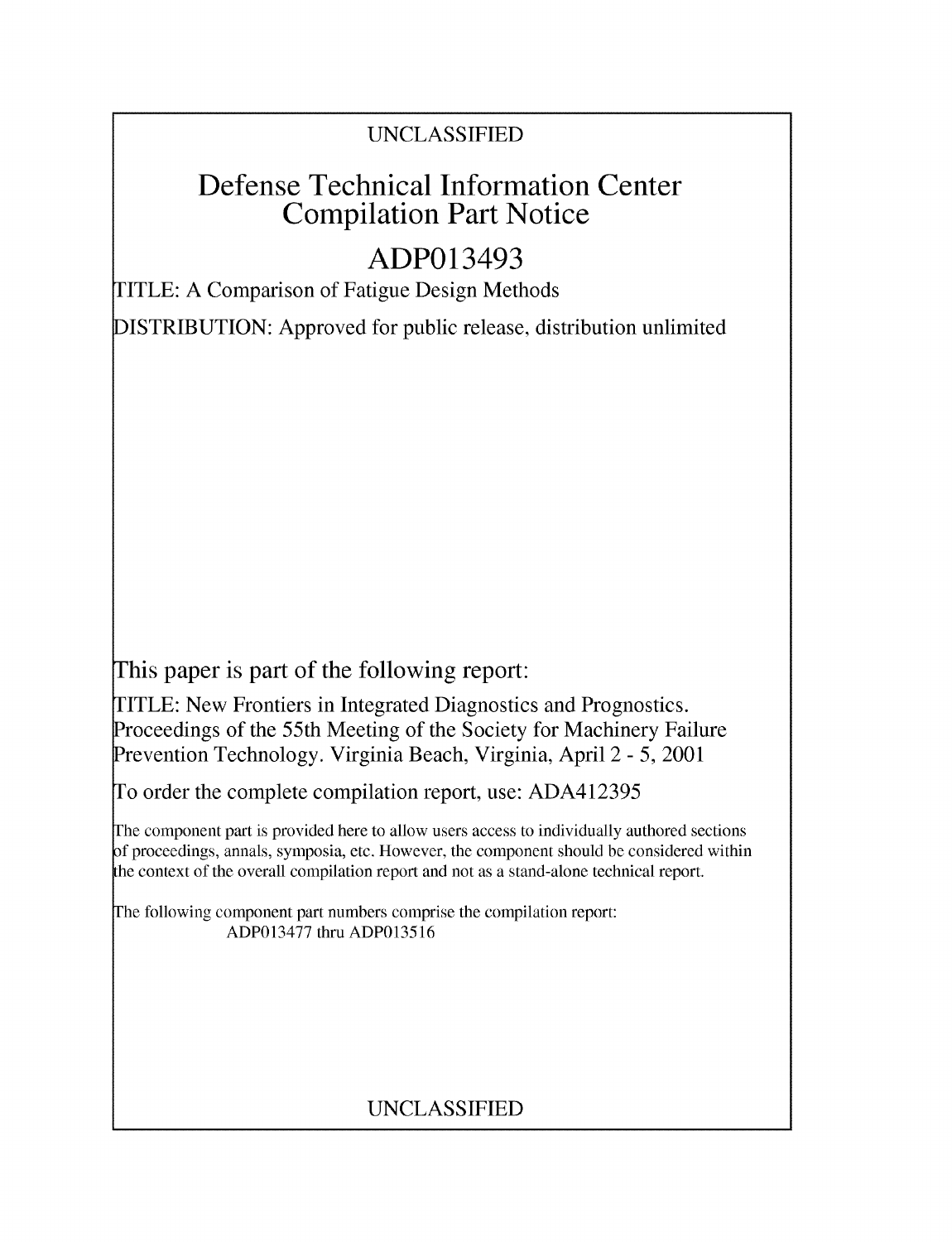#### **A** COMPARISON OF **FATIGUE DESIGN METHODS**

R. **J.** Scavuzzo

Professor Emeritus The University of Akron Akron, OH 44325-0301

Abstract: There are two basic fatigue-testing methods: fatigue using a maximum cyclic force, the stress-life method, and fatigue using a maximum cyclic strain, the strain-life method. W6hler first tests to establish a S-N diagram were based on a rotating beam with a constant maximum force loading. Subsequently, the R. R. Moore test that used four-point loading with a constant load was developed and became one of the standard tests. Most machine design textbooks teach fatigue design methods based on these basic tests. Because of research and development activities in the 1960s, cyclic strain methods were developed Low-cycle fatigue analyses based on these new methods have been found to be more accurate in this low-cycle regime. Of course endurance limits of both methods do not change; differences are in predicting low-cycle fatigue life.

This paper presents a short comparison of these two fatigue design methods.

Key Words: Fatigue, Fatigue Analysis, Load Fatigue, Strain Fatigue, Low-cycle Fatigue

Introduction: In the 1950s and 1960s, cyclic thermal stress in nuclear reactors became an object of research. Very high elastic thermal stresses are often calculated in nuclear reactor components because of high temperature gradients. It was recognized that these stresses were fundamentally different from constant load stresses. A small amount of yielding decreased thermal stresses significantly. As a result, elaborate test programs were conducted to thermally cycle components to develop high thermal stresses and initiate fatigue failures. Thermal stresses are like residual stresses; a small amount of yielding relieves these stresses. As thinking matured in this area, researchers realized that the same results could be obtained by mechanical strain cycling specimens rather than trying to simulate the cyclic thermal conditions. Tests could be run in a much shorter time with much less cost and control on the temperature of the specimen and the actual cyclic strains were much more accurate. Thus, data were based on cyclic mechanical strain tests in lieu of cyclic thermal strain tests. Manson [1] and Coffin [2] contributed significantly in these areas. Design procedures for the design of nuclear pressure vessels were developed in the 1960s based on these data. The ASME Boiler and Pressure Vessel Code [3] presents these methods and has expanded the procedures to other pressure vessels besides nuclear pressure vessels. B. F. Langer [4], while at the Bettis Atomic Power Laboratory run by Westinghouse Electric Corporation, contributed significantly to these code procedures.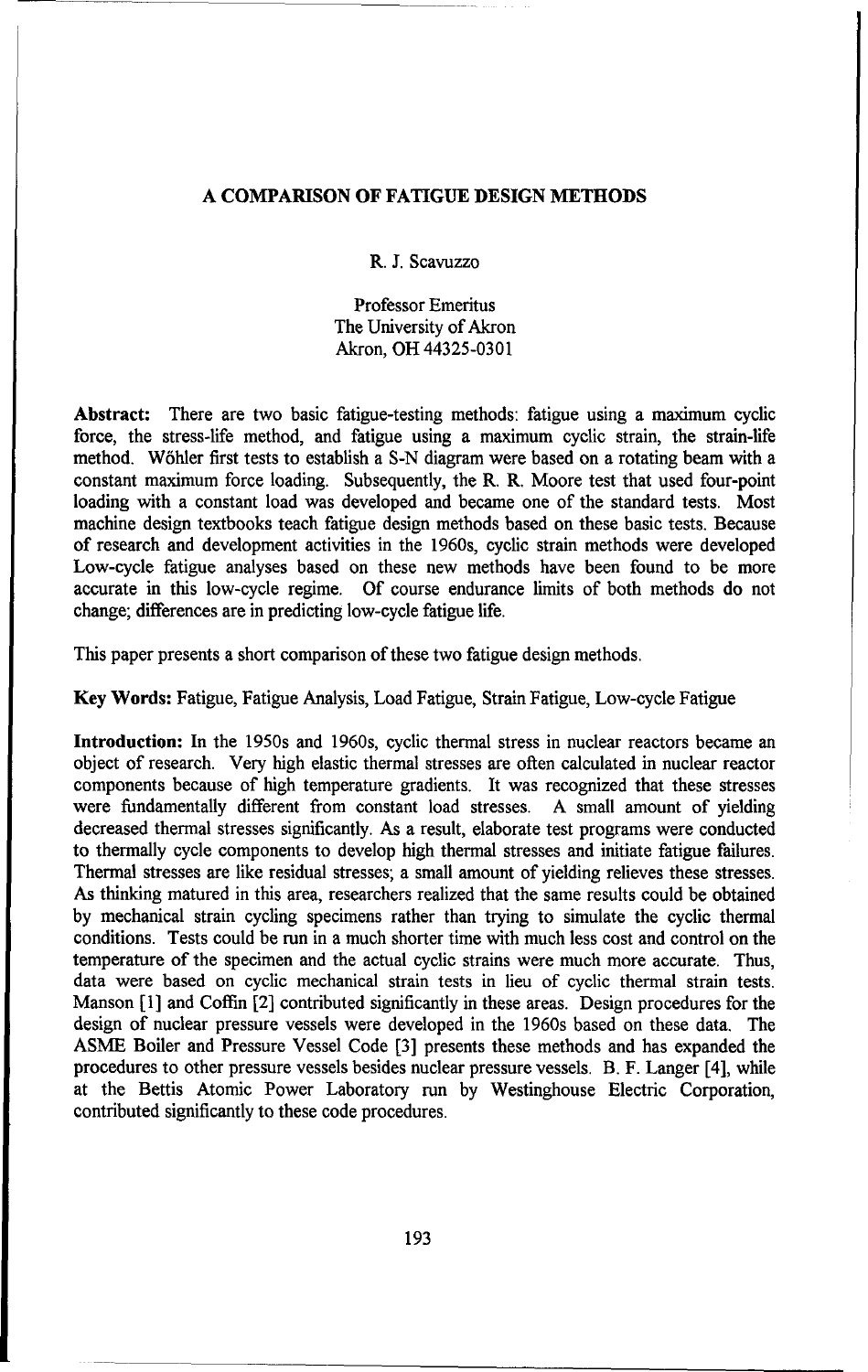The endurance limit is the same developed by either test method. Differences in the two methods occur in the low-cycle regime. The cyclic strain method is much more accurate in this area. As a result, fatigue design methods in the nuclear industry as well as the aerospace field and others make use of these cyclic strain procedures. The fact that stress-life design methods, based on constant load data, are usually taught in undergraduate mechanical engineering programs adds to confusion in this area.

A number of more recent textbooks on fatigue cover both load cycling and strain cycling fatigue. Bannantine, Comer and Handrock, all former students of Professor JoDean Morrow at the University of Illinois, cover both methods very well in their text [5]. The first chapter is devoted to the "stress-life" method and the second to the "strain-life" method. Chapter 6 compares these methods. The text by Fuchs and Stephens [6], which is more scientific in approach, is an in depth presentation of many aspects of the strain cyclic method. Collins [7] also presents strain cyclic design methods and is an excellent contribution. However, the third edition of Shigley's mechanical engineering design textbook [8] and Juvinall's textbook [9] only cover the stress-life method. The most recent edition of Shigley's textbook does include some aspects of the strain-life cyclic method.

In this paper, the stress-life method is presented based on References [5,6,7]. The strain-life cyclic design method is taken from the ASME Code [3] that is based on the work B. F. Langer [4] and others. This short review paper cannot treat the subject thoroughly and the reader is referred to References [5,6,7] for additional insight. Fracture mechanics concepts are used to predict fatigue crack growth and finial fracture [5-7]. Crack initiation can be related to the cyclic Von Mises stress [9]. These topics are not considered.

The endurance limit is required in the cycles versus life graph, the S-N curve, of both methods and is reviewed first. Then, the stress-life and strain-life methods are treated.

**Endurance Limit:** The endurance limit,  $S<sub>c</sub>$ , is a constant alternating stress below which failure will not occur. Steels have an endurance limit; most nonferrous alloys do not have an endurance limit. The endurance limit of steels can be approximated by the fact that a mirror polished laboratory specimen with a 0.3 inch diameter has a value of about  $\frac{1}{2}$  of the ultimate strength,  $S_u$ .

$$
S_e = \frac{1}{2} S_u \tag{1}
$$

Also, since the ultimate strength is related to the Brinell Hardness Number (BHN), the endurance limit can also be approximated with this hardness measurement.

$$
S_u \cong 500 \text{ BHN} \tag{2}
$$

and

$$
S_e \cong 250 \text{ BHN} \tag{3}
$$

This relationship is depicted graphically in Fig. 1. Note that after the endurance limit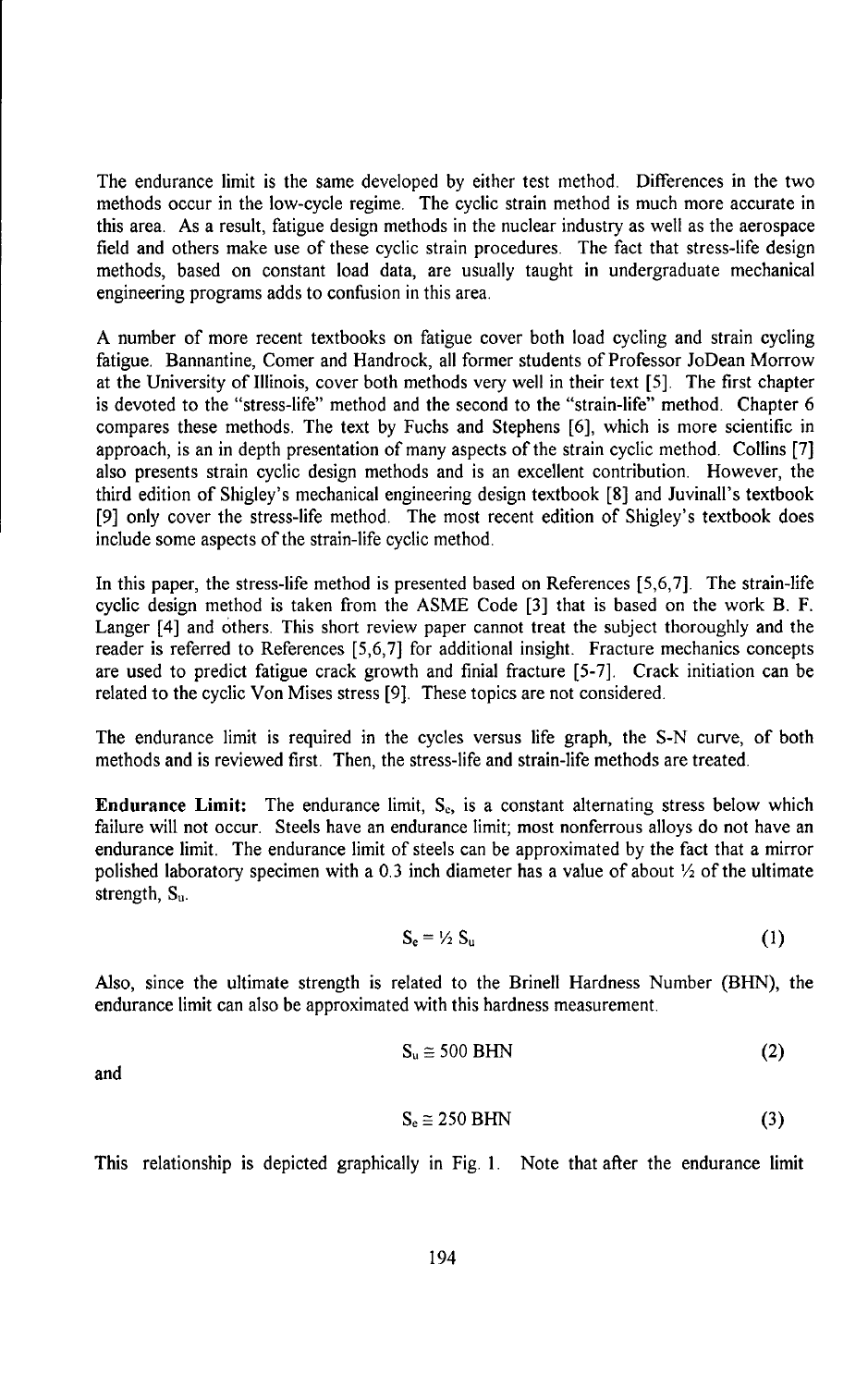

Fig. **1** Relationship between the endurance limit and hardness **[9].**

reaches 100 ksi the relationship between hardness and the endurance limit is lost for all alloys. The endurance limit can be increased or decreased by the following factors:

- 1. Surface finish
- 2. Size Effect
- 3. Temperature Effect
- 4. Environment
- 5. Surface Treatment

Surface Finish: The standard test specimen has a polished finished. Any other surface finish will decrease the endurance limit. For example, a fine ground or commercially polished surface will reduce the endurance limit from 10% to 28% and depends on hardness or ultimate strength. Below an ultimate strength of 140 ksi (280 BHN), the reduction is 10%; for higher hardnesses the decrease reaches 28% of the laboratory specimen. Other surface effects are as follows: machined surface 20% to 50%, hot-rolled from 28% to 78% and asforged from 45% to 86%. Surface stress concentrations from scratches, pits machining marks, changes in surface strength as well as tensile residual stresses cause these reductions from these various surface finishes.

Size Effect: The diameter of the standard laboratory specimen is 0.3". As the fatigued specimen increases to about 2", the high cycle fatigue strength is deceased. There are two main reasons for this reduction: probability of a defect is increased with size and stress gradients from bending or torsion are decreased allowing more volume to be highly stressed.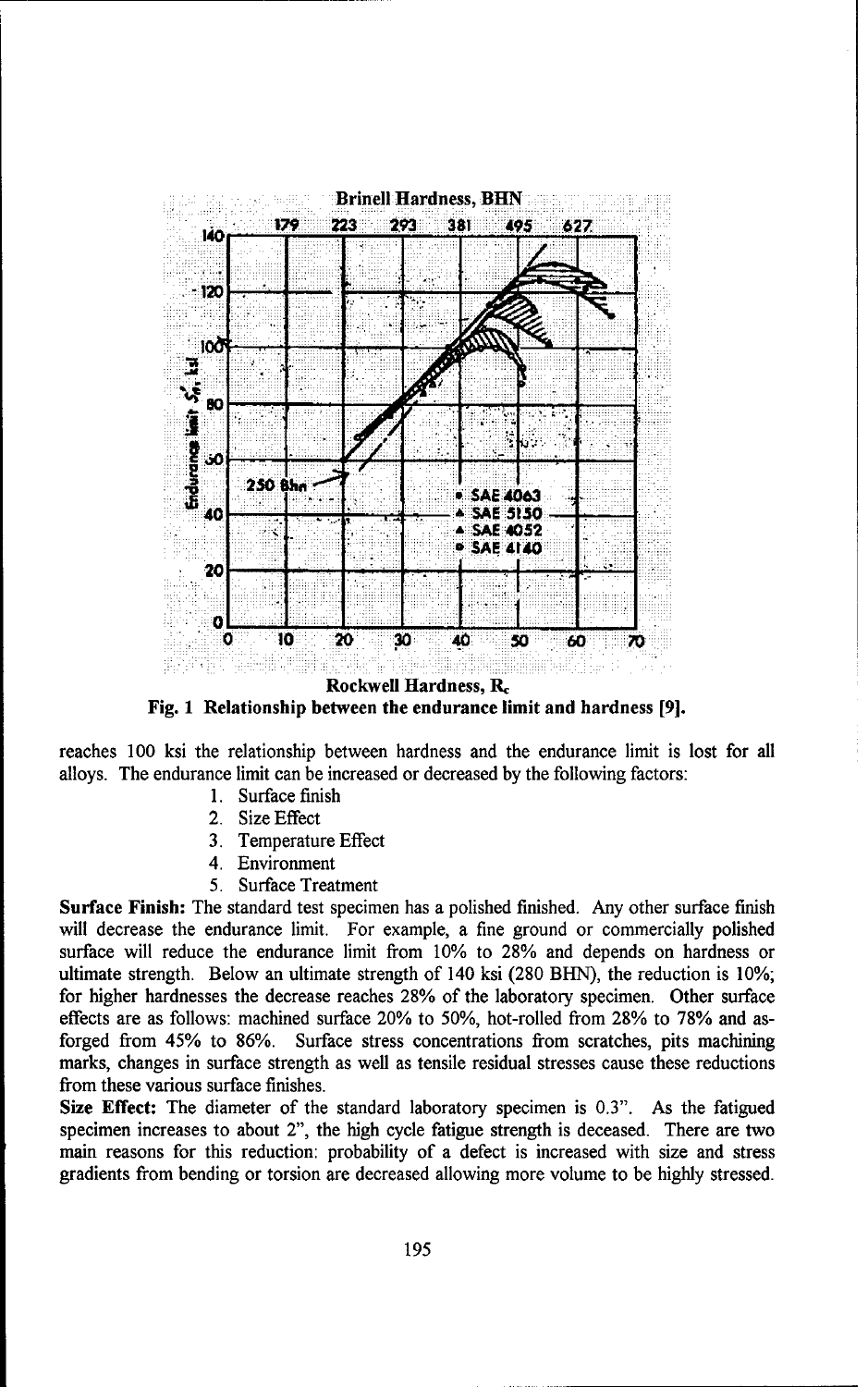Of course, tensile stresses have no gradient and a reduction of 10 % is recommended by Juvinall [9]. A recommended empirical equation [5] is as follows:

$$
\text{Csize} = \begin{cases} 1.0 & \text{if } d \le 0.3 \text{ in.} \\ 0.869d^{-0.097} & \text{if } 0.3 \le d \le 10.0 \text{ in.} \end{cases} \tag{4}
$$

Temperature Effects: The ASME Boiler and Pressure Vessel Code does not alter design **S-**N Curves below 320 $\degree$  C (600 $\degree$  F). However, other metals such as aluminum decreases significantly above 200<sup>0</sup> C (400<sup>0</sup> F) or less. The fatigue strength of Titanium decreases above room temperature. Thermoplastics are so sensitive to a temperature increase that heating associated with cyclic stresses can significantly reduce fatigue strength. Thus, the cyclic rate must be specified in data and taken into account in design. Metals are not sensitive to the cyclic rate unless rates are in the acoustic range,

Environment: A corrosive environment can reduce the endurance limit to a fraction of its value in air. Water can reduce the endurance limit of carbon and low alloy steel by more than a factor of three. For example, steel SAE 1050 steel with an ultimate strength of 120 ksi, the endurance limit is reduced to 20 ksi in water from about 60 ksi in air [5]. In adverse environments, alloy steels must be used if high endurance limits are required.

Surface Treatments: Surface treatments that increase the strength of the surface or develop compressive residual stresses on the surface or cause both effects can improve high cycle fatigue strength measurably. Helpful surface treatments are shot peening, roll hardening, nitriding or carburizing the surface can, at times, double the endurance limit over the untreated value. On the other hand, decarburization from forging, hot rolling, etc. can decrease the limit by over a factor of two. Grinding and other machining operations develop tensile residual stresses that decrease strength [5,8,9]. Electro plating of steel with hard metal such as chromium or nickel also develops tensile residual and can reduce strengths by over 50% [10].

Stress Concentrations: Stress concentration effects both methods are based on the fatigue strength reduction factor,  $K_f$ , defined as follows:

$$
K_f = \frac{Unnotched \; Fatigue \; Strength}{Notched \; Fatigue \; Strength} \tag{5}
$$

This factor is related to the theoretical stress concentration factor,  $K_t$ , and the notch sensitivity, q. The notch sensitivity is a function of material, hardness and notch radius or the volume of material affected by the stress concentration. Thus as the notch radius becomes larger, the sensitivity becomes larger. The two design methods differ in one aspect: in the stress-life q is a function or cycles [7,9] whereas in the strain-life method q does not vary with cycles and, therefore,  $K_f$ , does not vary with cycles.

$$
q = \frac{K_f - 1}{K_f - 1}
$$
 (6)

The notch sensitivity is considered at times to be a material property. Thuw, given q and  $K_t$ the fatigue reduction factor can be calculated.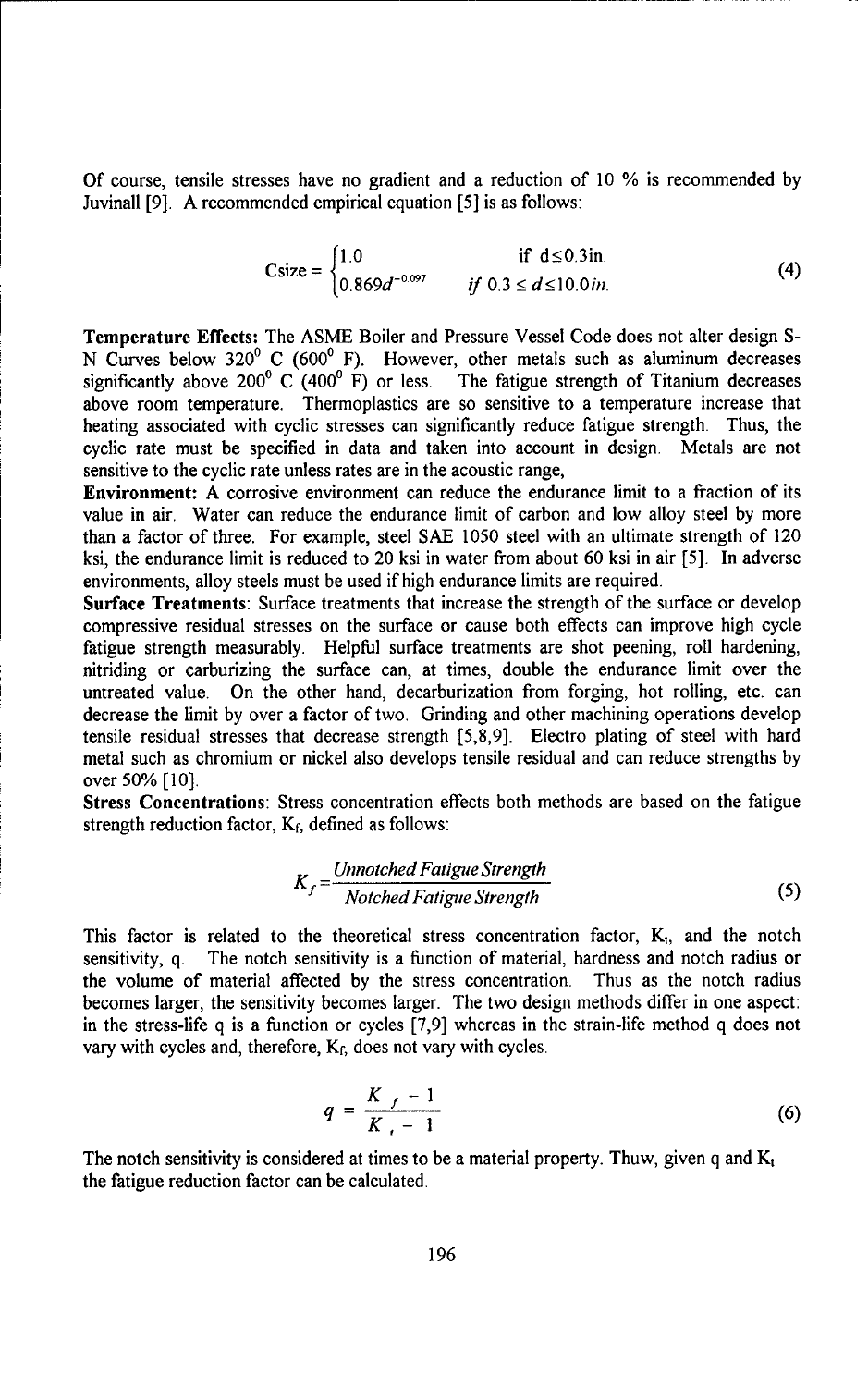

Fig. 2 Notch Sensitivity as a function of hardness, notch radius and

S-N Curve: The cycles to failure curve (S-N Curve) of the stress life method is approximated by using the fact that the cycles to failure at 1,000 cycles is about 90% of the Using this point and the endurance limit, a straight line on log-log ultimate strength. approximates the S-N curve as shown on Fig. 3 where S in the alternating stress..







Fig. 4 Approximate S-N Curve for the Stress-Life Method [5].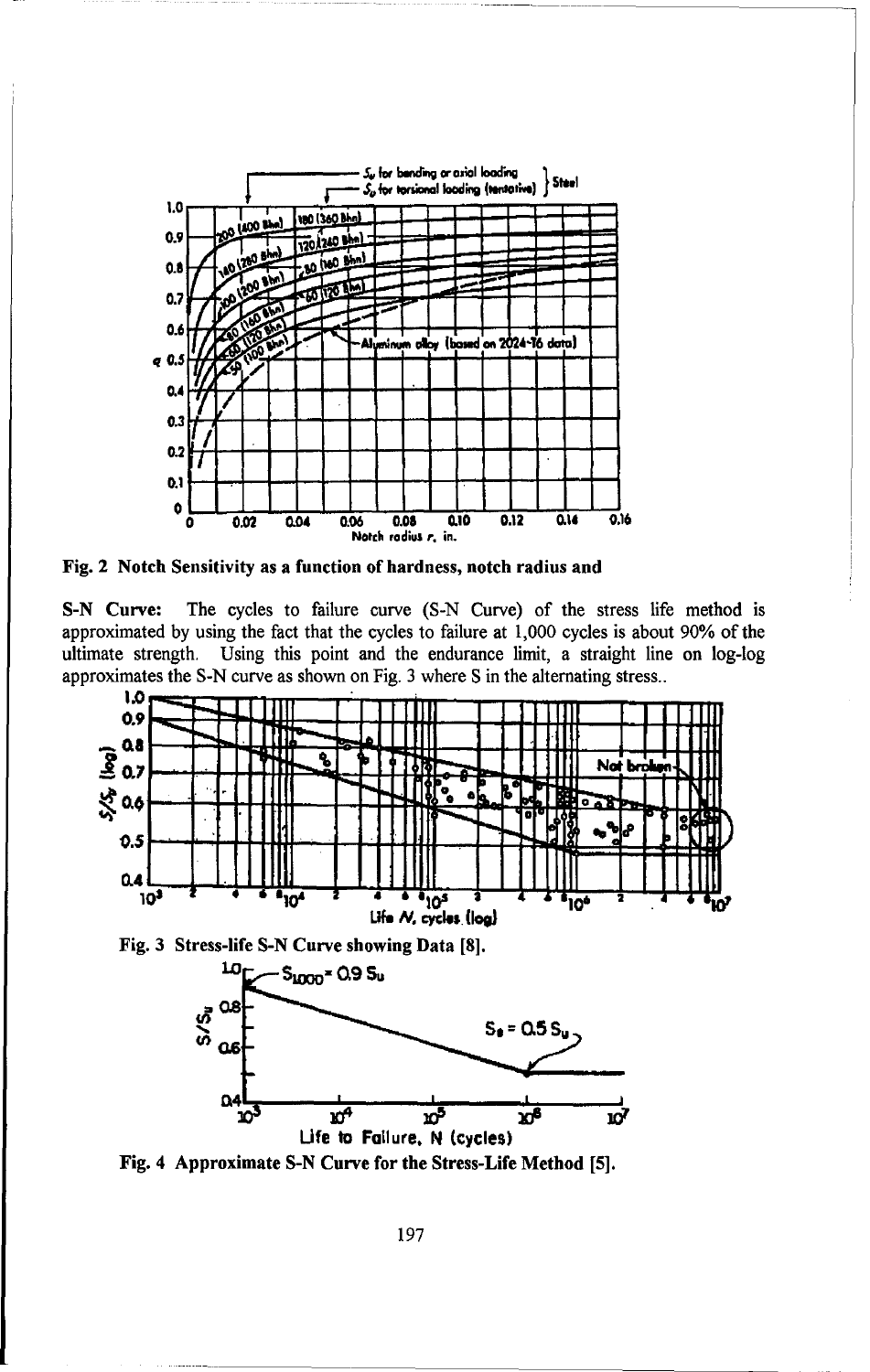The S-N curve presented in Fig. 4 is accurate in the cyclic range near the endurance limit  $(>10<sup>5</sup>)$ . In the low cycle range results are not accurate and the strain-life method must be used [5]. Mean stresses are used in the Goodman Equation assuming a nominal mean stress. The fatigue strength reduction factor is applied only to the calculated alternating stress,  $S_{ca}$ ,

$$
\frac{S_m}{S_u} + \frac{K_f S_{ca}}{S} = \frac{1}{FS}
$$
 (7)

Strain-Life Method: As implied, this design method is based on strain versus cycles data. Fig. 5 is a plot of the plastic strain range (peak-to-peak measurements and not the alternating value which is  $\frac{1}{2}$  the range). The slope the curve is about  $-\frac{1}{2}$ ; actual slopes will vary with material [2,6,7] but in the procedure developed by Langer a value of  $-\frac{1}{2}$  is used.



Fig. 5 Plastic strain range versus cycles to failure.

Langer developed the following equation with this assumption of the plastic portion of the S-N curve has a negative slope of  $-\frac{1}{2}$ .

$$
\Delta \varepsilon_r^{\ p} = \frac{C}{\sqrt{N}} \tag{8}
$$

where N is the cycles to failure and C is a constant to be evaluated. By assuming that a tensile test is 1/4 of a cycle, the cyclic plastic strain of Eq. (8) can be related to the true strain at fracture. The true strain at fracture can be determined from the Reduction in Area, RA in percent, from a tensile test.

$$
\bar{\varepsilon}_f = \ln \frac{100}{100 - RA} \tag{9}
$$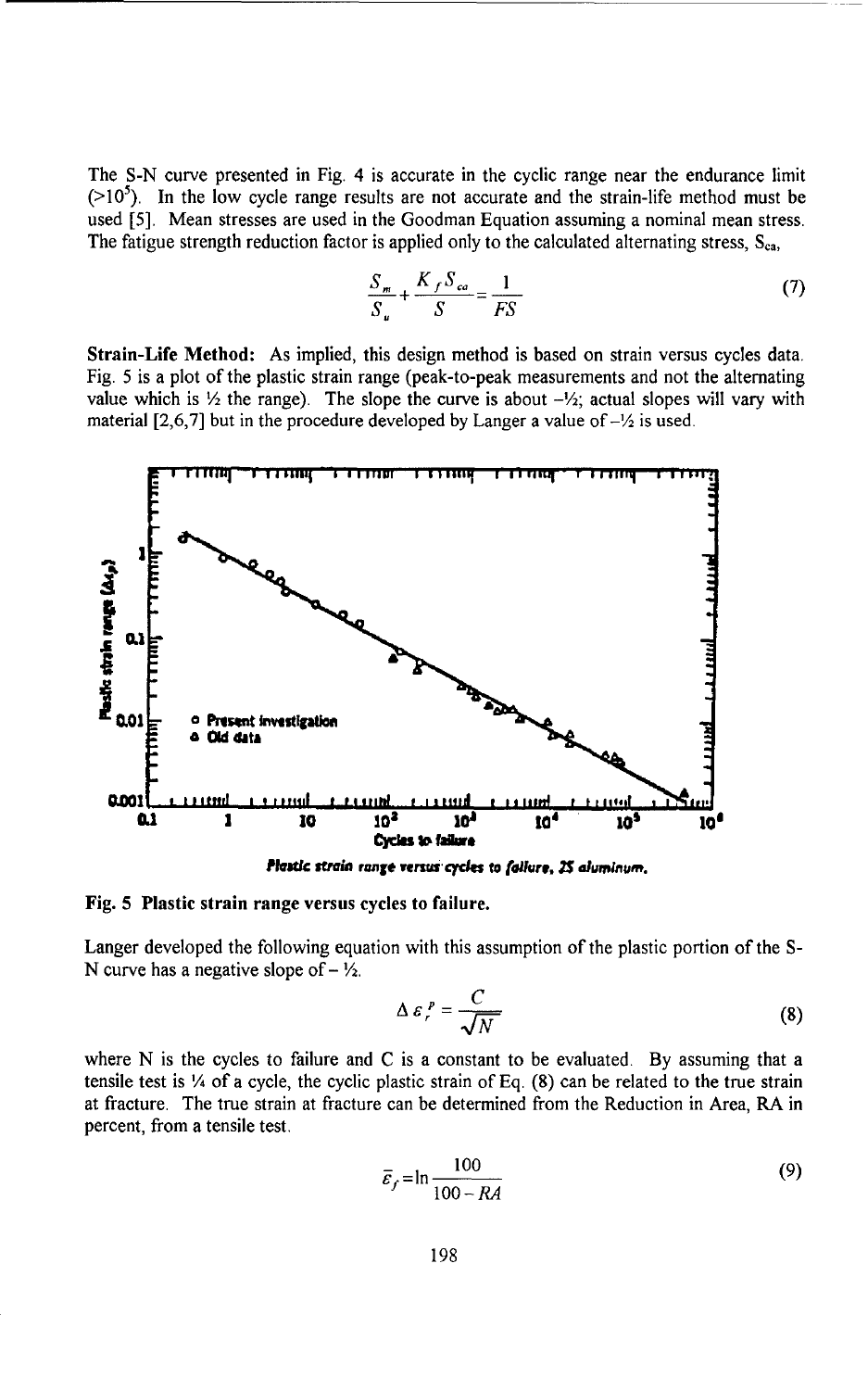Substituting into Eq. (9) yields,

$$
C = \frac{1}{2} \ln \frac{100}{100 - RA} \tag{10}
$$

Eq. (8) becomes

$$
\Delta \varepsilon_r^P = \frac{1}{2\sqrt{N}} \ln \frac{100}{100 - RA} \tag{11}
$$

The alternating component of plastic strain is  $\frac{1}{2}$  of this value. Langer assumed that the alternating component of elastic strain is the endurance limit divided by the elastic modulus, E. Thus the total alternating strain is as follows:

$$
\Delta \varepsilon_a = \frac{1}{4\sqrt{N}} \ln \frac{100}{100 - RA} + \frac{S_e}{E}
$$
 (12)

The approach taken in this analysis was that stresses are calculated by elastic analysis. Stresses that exceed the yield point are included and give an approximation to the strain. Thus Eq. (12) is multiplied by the elastic modulus E to obtain units of stress. Analytically developed values are compared to the design curves. Thus, if Eq. (12) is multiplied by the elastic modulus, E, Langer's equation is developed in units of stress. Present FEA codes allow the calculation of strain ranges directly and can be used in lieu of an elastically calculated stress to evaluate life.

$$
S_a = \frac{E}{2\sqrt{N}} \ln \frac{100}{100 - RA} + S_e
$$
 (13)

**ASME** Data: Fig. 6 and Fig. 7 are cyclic strain data for low carbon and low alloy steel, respectively. Langer's equation, Eq. (13), is plotted on the graphs. This procedure uses the concept of the worst-case mean stress that is also shown on these two graphs. It is assumed that the highest value of mean stress that can be obtained is the calculated alternating stress, S.a, taken from the yield point, **S,.**

$$
K_f S_m = S_y - K_f S_{ca}
$$
 (14)

There are three cases to be considered for application to the Goodman equation:

#### Case 1  $K_f$   $(S_{ca} + S_m) < S_y$  (Stresses are elastic)

$$
\frac{K_f S_m}{S_u} + \frac{K_f S_{ca}}{S} = \frac{1}{FS}
$$
\n(15)

**Case 2**  $K_f (S_{ca} + S_m) > S_{y}$ ;  $K_f S_{ca} < S_y$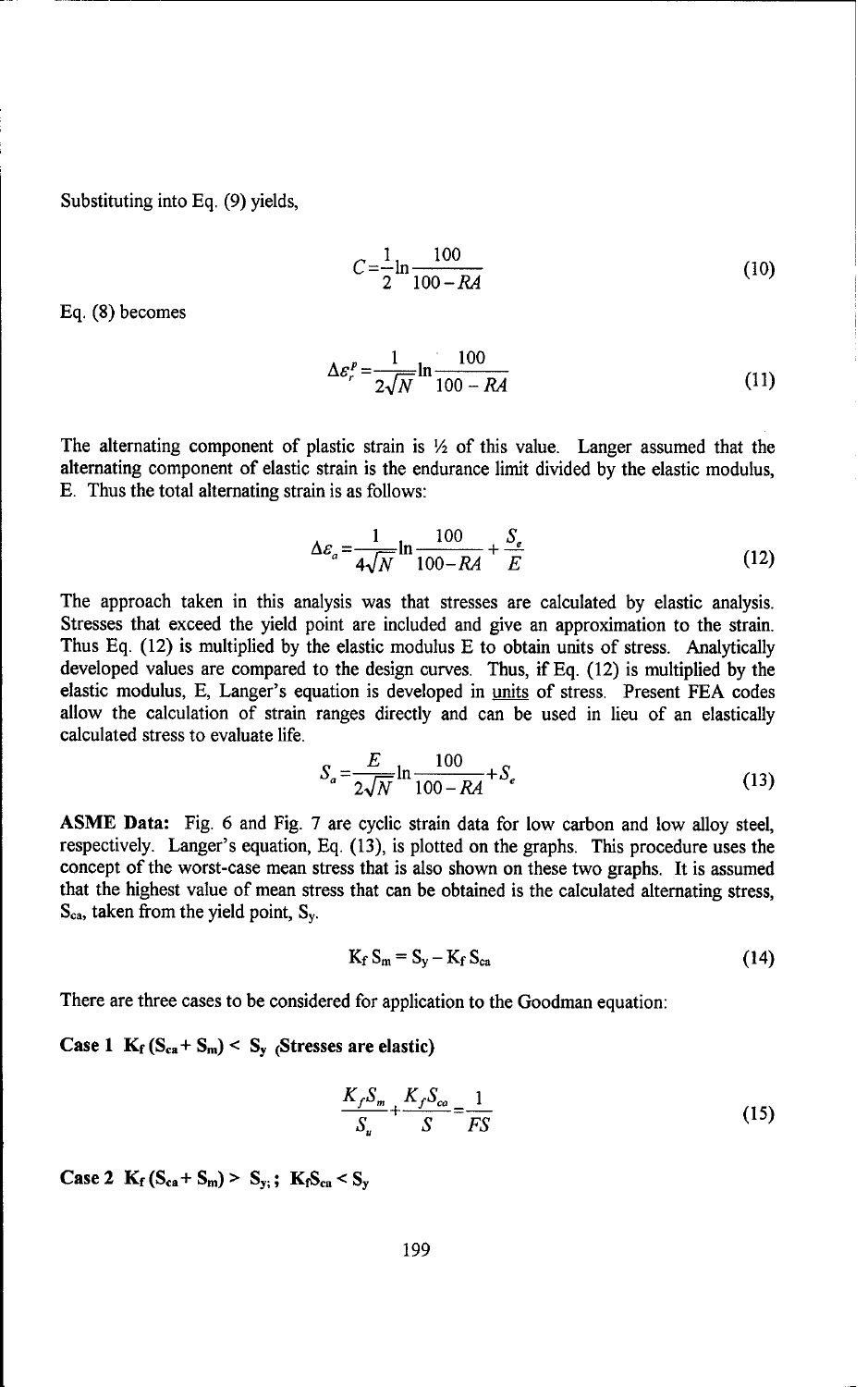

Fig. 6 Alternating Strain Data in Units of Stress for Low Carbon Steel.



Fig. 7 Alternating Strain Data in Units of Stress for Low-Alloy Steel.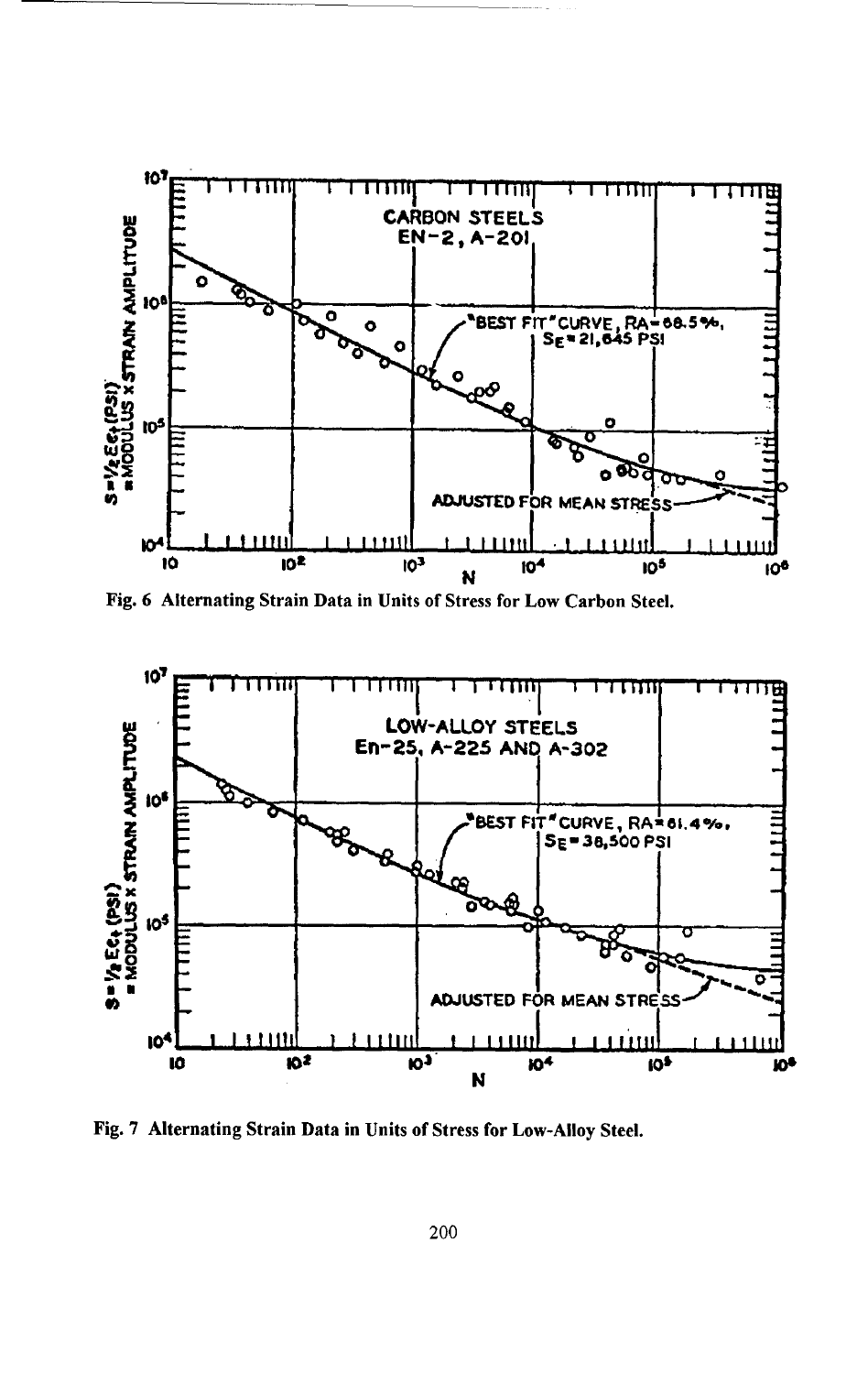$$
\frac{S_{y} - K_{f}S_{ca}}{S_{u}} + \frac{K_{f}S_{ca}}{S} = \frac{1}{FS}
$$
 (16)

#### **Case 3**  $K_1S_{ca} > S_y$  (Cyclic plasticity)

For this case the effective mean stress is zero. The Goodman equation reduces to the following:

$$
\frac{K_f S_{ca}}{S} = \frac{1}{FS} \tag{17}
$$

Summary: Presented is a short summary of a few differences in the stress-life method versus the strain-life method. First the data in one case is based on the cyclic loads and bending stresses based on the load calculations. In the strain method, cyclic strain data is multiplied by E to have units of stress. However, "stress" values exceed a million psi. Values are strain times the modulus. The effects of stress concentration are treated differently. In one case the usual procedure is to use nominal values of mean stress where in the strain method stress concentrations are included in both the mean and alternating components. In the stress-life method  $K_f$  is a function of cycles; in the strain-life method,  $K_f$ is constant with cycles. In this short paper many factors had to be omitted and the reader is referred to the referenced material for addition insight.

#### References:

[1] Manson, S. S., *Thermal Stress and Low Cycle Fatigue,* McGraw-Hill, 1966.

- [2] Coffin, Jr., L. F., "A Study on the Effects of Cyclic Thermal Stresses on Ductile Metal," Trans. ASME, Vol. 74, 1954, pp. 931-950.
- [3] American Society of Mechanical Engineers, "ASME Boiler and Pressure Vessel Code," ASME, 3 Park Ave., New York, NY 10016-5990.
- [4] Langer, B. F., "Design of Pressure Vessels Involving Fatigue," *Pressure Vessel Engineering,* R. W. Nichols, Editor, Elsevier Publishing Co., Amsterdam 1971.
- [5] Bannantine, J.A., J. J. Comer and J. L. Handrock, *Fundamentals of Metal Fatigue Analysis,* Prentice Hall, 1990.
- [6] Fuchs, H. **0.,** and R. I. Stephens, *Metal Fatigue in Engineering,* Wiley-Interscience Publications, 1980.
- [7] Collins, J. A. *Failure of Materials in Machine Design,* Wiley-Interscience Publications, 1981.
- [8] Shigley, J. **E.,** *Mechanical Engineering Design,* McGraw-Hill, **3rd** Ed., 1977.
- [9] Juvinall, R. C., *Engineering Considerations of Stress, Strain and Strength,* McGraw-Hill, 1967.
- [10] Grover, H. J., S. A. Gordon and L. R. Jackson, *Fatigue of Metals and Structures,* NAVWEPS-00-25-534, Government Printing Office, Washington, D.C., 20402, 1954.